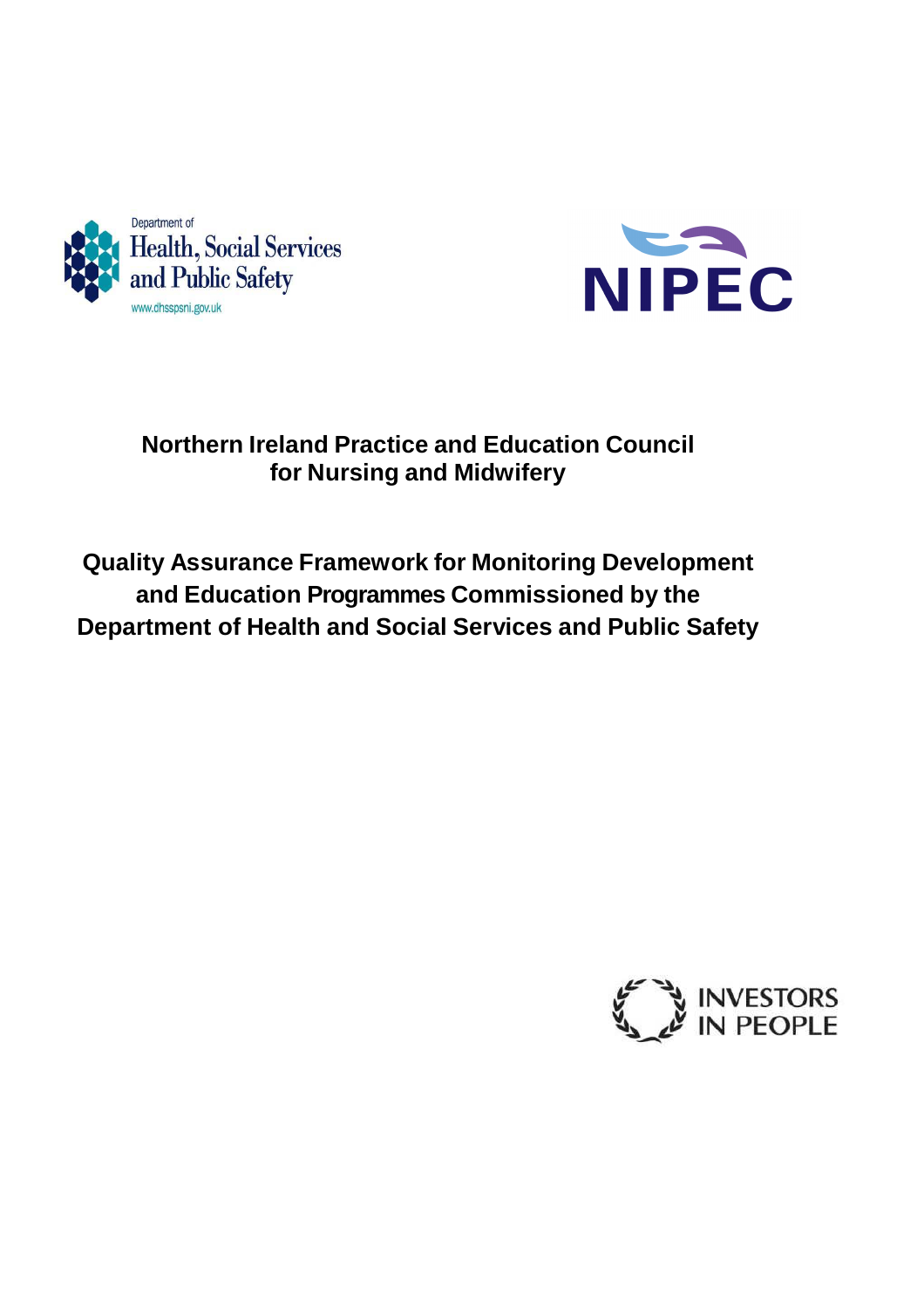| <b>Contents</b>                                         | Page No      |
|---------------------------------------------------------|--------------|
| <b>Introduction</b>                                     | 1            |
| The Quality Assurance Framework                         | 1            |
| <b>Programme Selection process</b>                      | $\mathbf{2}$ |
| <b>Monitoring Process</b>                               | 3            |
|                                                         |              |
| Appendix 1. NIPEC Monitoring Process                    | 4            |
| Appendix 2. Information for Education Providers         | 6            |
| Appendix 3. Presentation of Document                    | 10           |
| Appendix 4. Monitoring Report                           | 13           |
| Appendix 5. NIPEC Non-NMC QA Monitoring progress Report | 18           |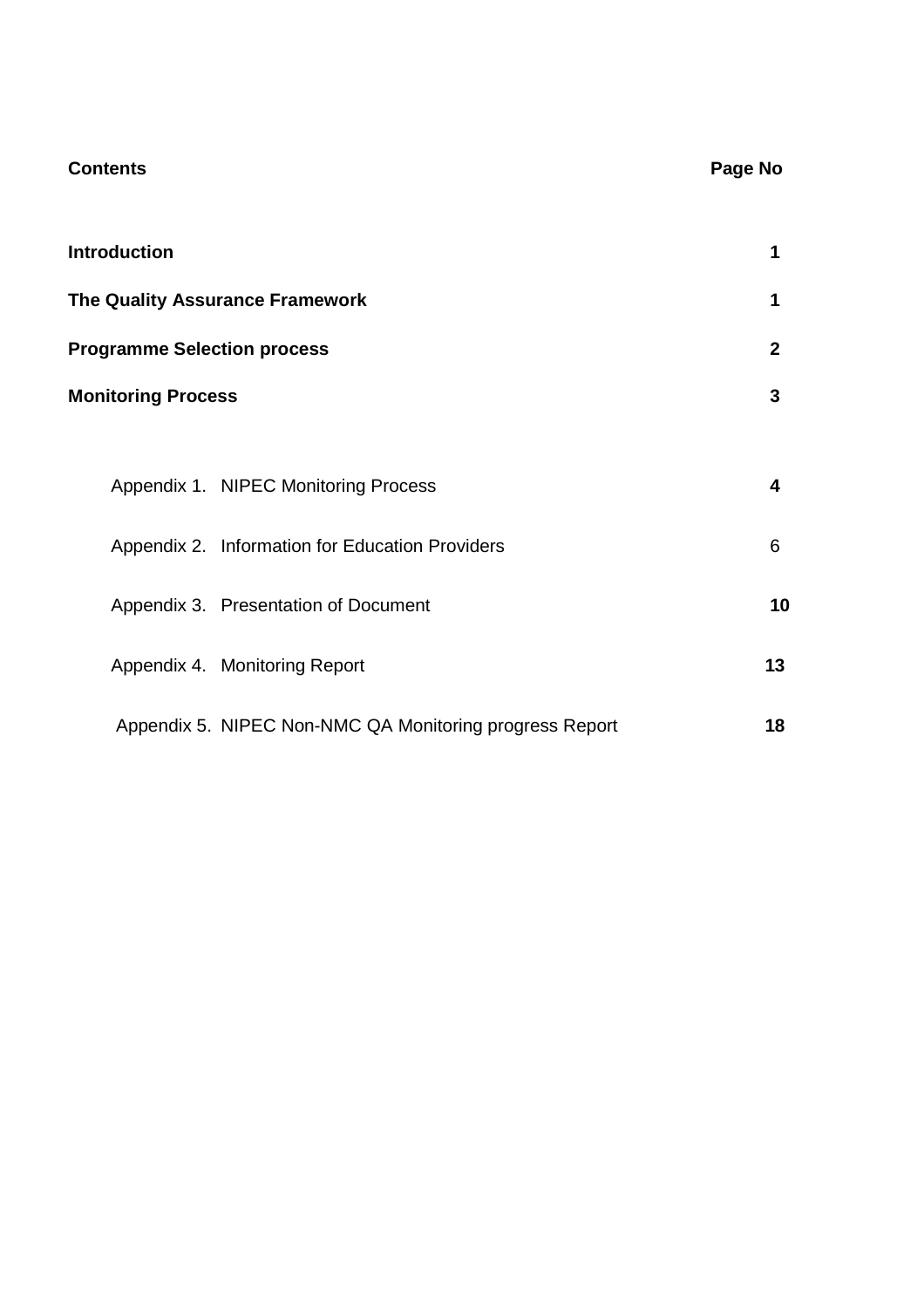## **1.0 INTRODUCTION**

- 1.1 Since 2005, the Northern Ireland Practice and Education Council for Nursing and Midwifery (NIPEC) has been quality assuring development of practice and postregistration education programmes commissioned by the Department of Health and Social Services and Public Safety (DHSSPS) Education Commissioning Group (ECG). P rogrammes may include: study days; standalone modules; courses leading to an academic award; and a range of other development activities, such as development of practice.
- 1.2 Commissioned education programmes are delivered by the Clinical Education Centre, Higher Education Institutions, Health and Social Care (HSC) Trusts and a range of training organisations both inside and outside of Northern Ireland. The DHSSPS, ECG and HSC Trusts require assurances that the commissioned education programmes reflect the standards for Nursing and Midwifery within the revised NMC Code  $(2015)^1$  meet their requirements and provide value for money.
- 1.3 The Nursing and Midwifery Council (NMC) regulates a number of nursing and midwifery programmes commissioned by the DHSSPS for entry to, or for recording an additional qualification on their register. Quality assurance of these programmes are not included within this framework.

#### **2.0 THE QUALITY ASSURANCE FRAMEWORK.**

- 2.1 This document updates the Quality Assurance Framework (The Framework) which was agreed with the DHSSPS in 2011. The Framework is designed with a particular focus on the contribution commissioned education and development activities make in relation to changing practice and improving the safety and quality of the delivery of patient and client care, including the patient experience. This is achieved by improving the knowledge and skill base of the participants. The Framework requires NIPEC to engage with service and education providers to evaluate the quality of education provision. The monitoring cycle commences 1st O c t o b e r each year and concludes on 30th September the following year.
- 2.2 Criteria have been established to inform the monitoring process. Education providers and HSC Trusts which are funded by the DHSSPS to provide education or development of practice activities are expected to ensure that the funded programmes meet the criteria.

The criteria are presented as good practice statements, and address:

- the need for transparency of the provider's intentions
- links with improving patient and client care

<u>.</u>

<sup>1</sup> NMC (2015) The Code: Professional standards of practice and behaviour for nurses and midwives. London: NMC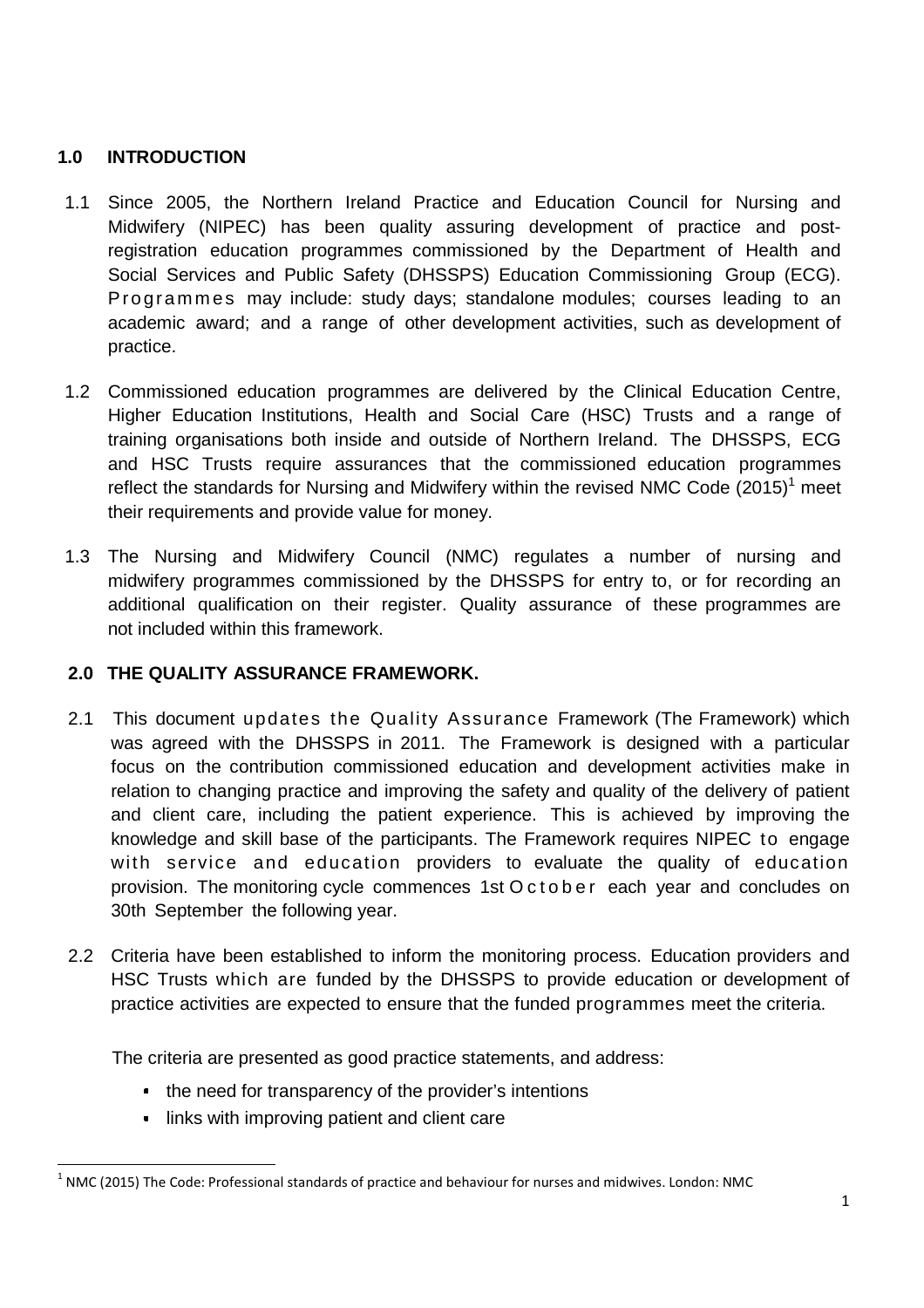- the requirements to make best use of partnership working
- value for money.
- 2.3 There are seven monitoring criteria which have been categorised into four themes as follows:

| <b>Theme</b>                         | <b>Criteria</b>                                                                                                                                                                                                                                                                                                                                                                                                                                                                                                                                                                                                                                                                                                                      |
|--------------------------------------|--------------------------------------------------------------------------------------------------------------------------------------------------------------------------------------------------------------------------------------------------------------------------------------------------------------------------------------------------------------------------------------------------------------------------------------------------------------------------------------------------------------------------------------------------------------------------------------------------------------------------------------------------------------------------------------------------------------------------------------|
| 1. Programme<br><b>Information</b>   | Criteria 1:<br>The documentation supporting the programme provides<br>required<br>detail to enable all stakeholders to<br>the<br>understand the intended learning outcomes, mode of<br>attendance and assessment strategies.                                                                                                                                                                                                                                                                                                                                                                                                                                                                                                         |
| 2. Programme<br><b>Planning</b>      | Criteria 2:<br>A systematic approach to the design of the programme<br>is used, based on the identified needs of service<br>providers and aligned to strategic drivers<br>Criteria 3:<br>The programme planning process involves people with<br>relevant expertise and demonstrates partnership working.<br>Criteria 4:<br>A clear relationship is demonstrated<br>between the<br>learning outcomes of the activity and the potential to<br>change practice and improve the safety and quality of<br>patient and client care, including the patient experience.<br>Criteria 5:<br>Organisational processes are in place to enable service<br>user perspectives to inform the design and delivery of the<br>activity, where relevant. |
| 3. Programme<br><b>Delivery</b>      | <b>Criteria 6:</b><br>The activity is delivered using appropriate methodologies<br>and is supported by adequate resources.                                                                                                                                                                                                                                                                                                                                                                                                                                                                                                                                                                                                           |
| 4. Governance<br><b>Arrangements</b> | Criteria 7:<br>Quality assurance systems and processes are robust,<br>involve all relevant stakeholders, and demonstrate that<br>the activity has met the required criteria.                                                                                                                                                                                                                                                                                                                                                                                                                                                                                                                                                         |

#### **3.0 Programme Selection Process**

- 3.1 In collaboration with the DHSSPS, NIPEC undertake annual monitoring for an agreed number of programmes. The selection of programmes for monitoring is informed by a range of factors including:
	- themes arising through Serious Adverse Incidences (SAIs),
	- patient Safety Alerts
	- changing service demand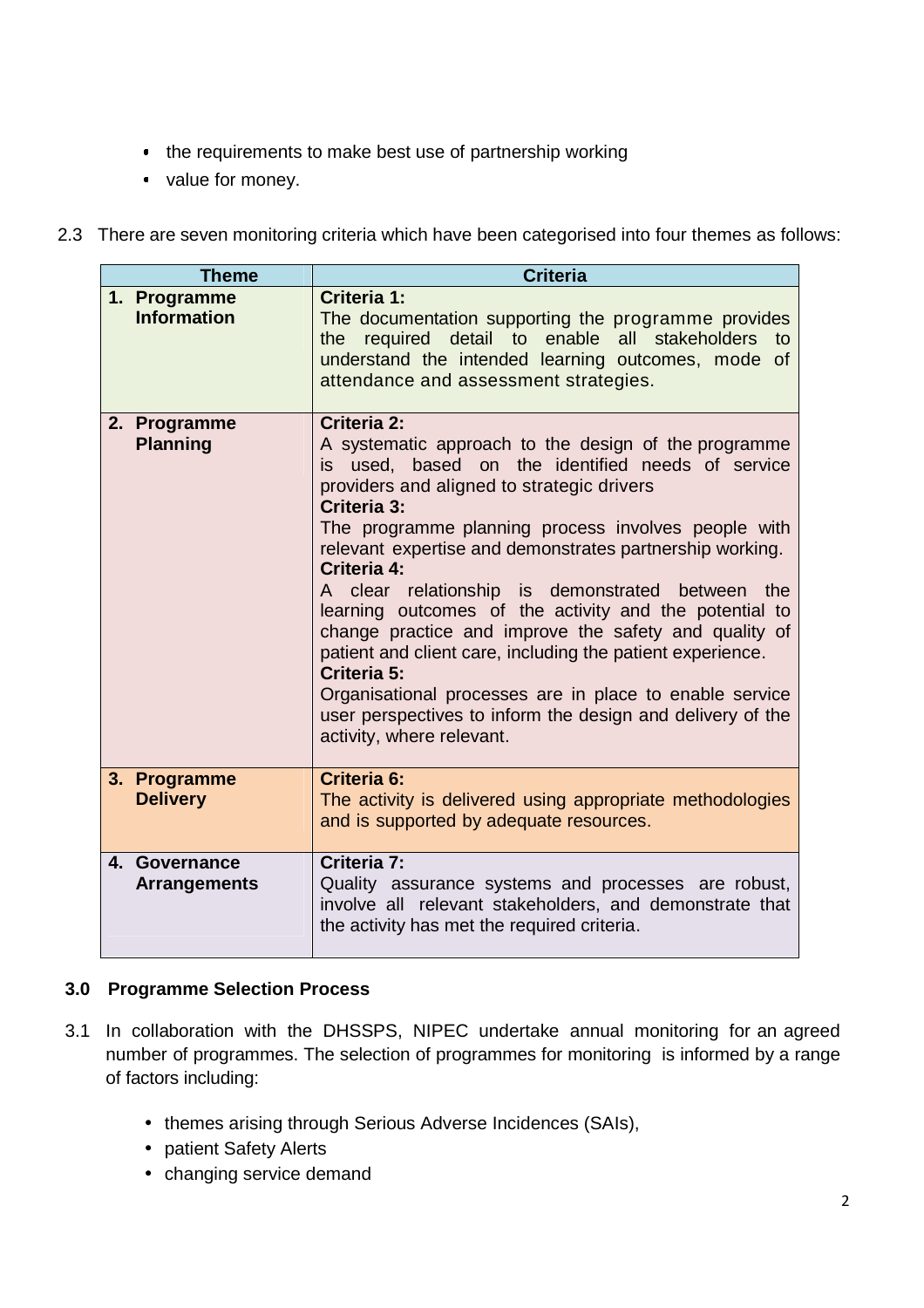- feedback from participants who have previously undertaken programmes
- feedback from ECG members

## **4.0 MONITORING PROCESS**

<u>.</u>

- 4.1 NIPEC has established a monitoring process in relation to the agreed sample. Full detail of the monitoring process is available at Appendix One as a narrative and diagrammatically.
- 4.2 In summary, NIPEC make arrangements for designated representative/s of the NIPEC professional team to visit the selected education provider to undertake the monitoring activity and will:
	- meet with individuals in lead roles in relation to delivery of the programme
	- seek views of participants and their managers involved in the programme
	- meet with relevant others, as required.
- 4.3 The education provider submits documentation to NIPEC at least two weeks in advance of the monitoring visit. The documentation should provide evidence of compliance with the criteria. Appendix Two provides examples of evidence which may be submitted. Appendix Three provides guidance for education providers regarding presentation of the documentation.
- 4.4 The NIPEC representative/s will review the documentation submitted by the education provider to determine the extent of compliance and will seek further information, as required, during the monitoring visit. On completion of the visit, the NIPEC representative/s will provide a verbal report to the education provider. A written report of the monitoring activity is also forwarded to the education provider using the proforma at Appendix Four within an agreed timeframe. The education provider will be required to submit a response to NIPEC regarding the findings and the recommendations using the proforma at Appendix Five, which will be followed up at the next monitoring visit.
- 4.5 NIPEC provides a summary report to the Chief Nursing Officer (CNO) on completion of each monitoring cycle. An annual meeting is held with the DHSSPS to discuss issues arising from the monitoring activities.

 $2$  This may be conducted by face to face meetings or by other means of communication, such as teleconference or videoconference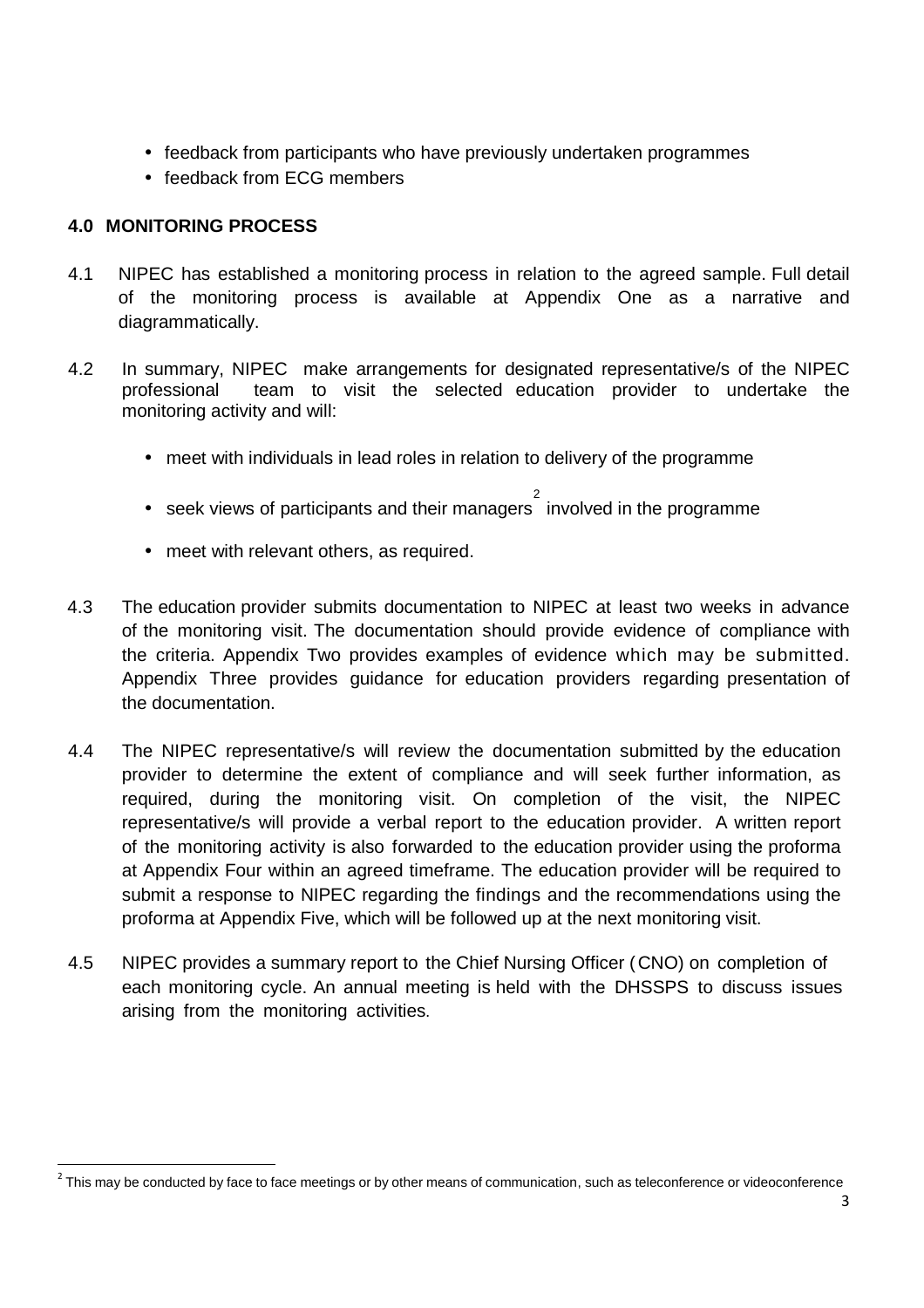#### **Appendix 1**

#### **NIPEC Monitoring Process**

**1.0.** The NIPEC Senior Professional Officer (SPO), who has lead responsibility for coordinating the quality assurance process, completes the monitoring visits with a team of NIPEC Senior Professional Officers. All programmes are evaluated against the criteria in the DHSSPS Quality Assurance (QA) Framework (revised 2016).

Each monitoring visit should be concluded within a period of four hours and conducted by two NIPEC SPOs.

- **2.0.** The monitoring activity involves the following:
	- Education providers are informed of the names of the education programmes to be monitored and details of the monitoring process as set out in the Framework.
	- Education providers provide NIPEC with the information requested within the framework and arrange a date for the monitoring visit.
	- Two weeks prior to a monitoring visit, education providers are required to submit the relevant documentary evidence to NIPEC to support the monitoring process.
	- NIPEC review the documentary evidence from the education provider in advance of the monitoring visit and assess how the programme meets the monitoring criteria.
	- Education provider makes arrangements for the monitoring visit which includes meetings with the programme lead/managers /students (others as relevant).
	- The NIPEC monitoring team, meet independently with the Programme Lead, Managers participants and others were relevant.
	- Programme/s are reviewed and bench marked against the monitoring criteria.
	- Informal verbal feedback is given to the education provider at the conclusion of the visit.
	- A written report is sent to the education provider in respect of the programme/s monitored, which includes a summary report of findings and recommendations/actions if applicable
	- Education providers are given the opportunity to review the report for accuracy before it is finalised.
	- NIPEC provides a summary report to the Chief Nursing Officer (CNO) on completion of each monitoring cycle. An annual meeting is held with the DHSSPS to discuss issues arising from the monitoring activities.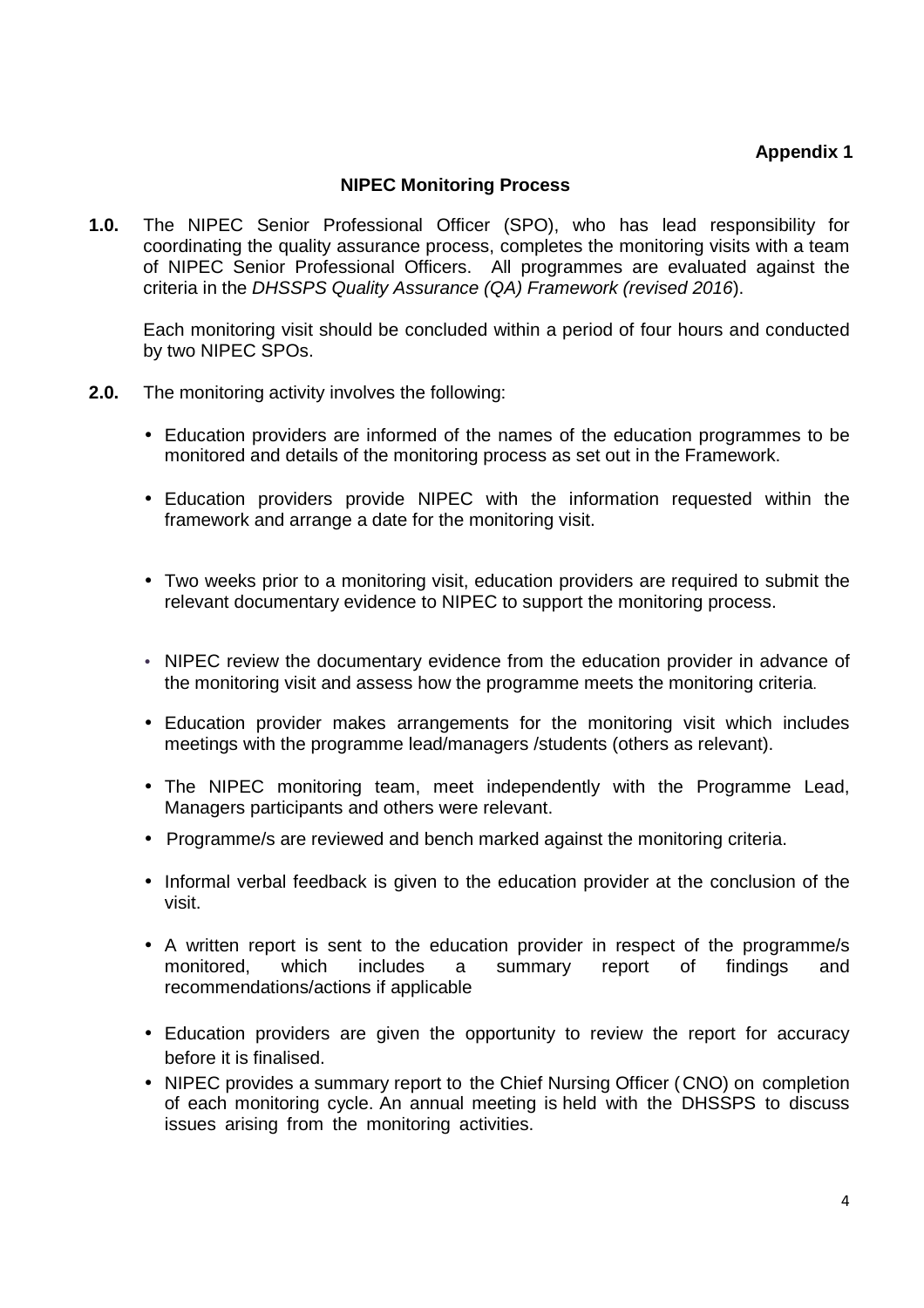#### **NIPEC Monitoring Process**

A range of education programmes both non NMC and NMC approved $^1$  are commissioned by the (DHSSPS) on behalf of Nurses and Midwives across the HSC through the Education Commissioning process.

> During Sept – Nov each year the DHSPPS select a number of education programmes for Quality Assurance informed by various factors including:

- themes arising through Serious Adverse Incidences (SAIs),
- patient Safety Alerts
- changing service demand
- feedback from participants who have previously undertaken programmes
- feedback from ECG members



Education providers are informed of the names of the education programmes to be monitored and details of the monitoring process as set out in the Framework.

Education providers provide NIPEC with the information requested within the framework and arrange a date for the monitoring visit.



Two weeks prior to a monitoring visit, education providers are required to submit the relevant documentary evidence to NIPEC to support the monitoring process.

NIPEC review the documentary evidence from the education provider in advance of the monitoring visit and assess how the programme meets the monitoring criteria.





Education provider makes arrangements arranges for the monitoring visit which includes meetings with the programme lead/managers /students (others as relevant).

The monitoring visit is undertaken by two NIPEC SPOs. The maximum duration for the monitoring visit is 2 hours.

The NIPEC monitoring team, meet independently with the Programme Lead, Managers participants and others were relevant.

Programme/s are reviewed and bench marked against the monitoring criteria A verbal report is given to Education Provider at the end of the visit.

A written report is sent to the education provider in respect of the programme/s monitored, which includes a summary report of findings and recommendations/actions if applicable

NIPEC provides a summary report to the Chief Nursing Officer ( CNO) on completion of each monitoring cycle. An annual meeting is held with the DHSSPS to discuss issues arising from the monitoring activities.



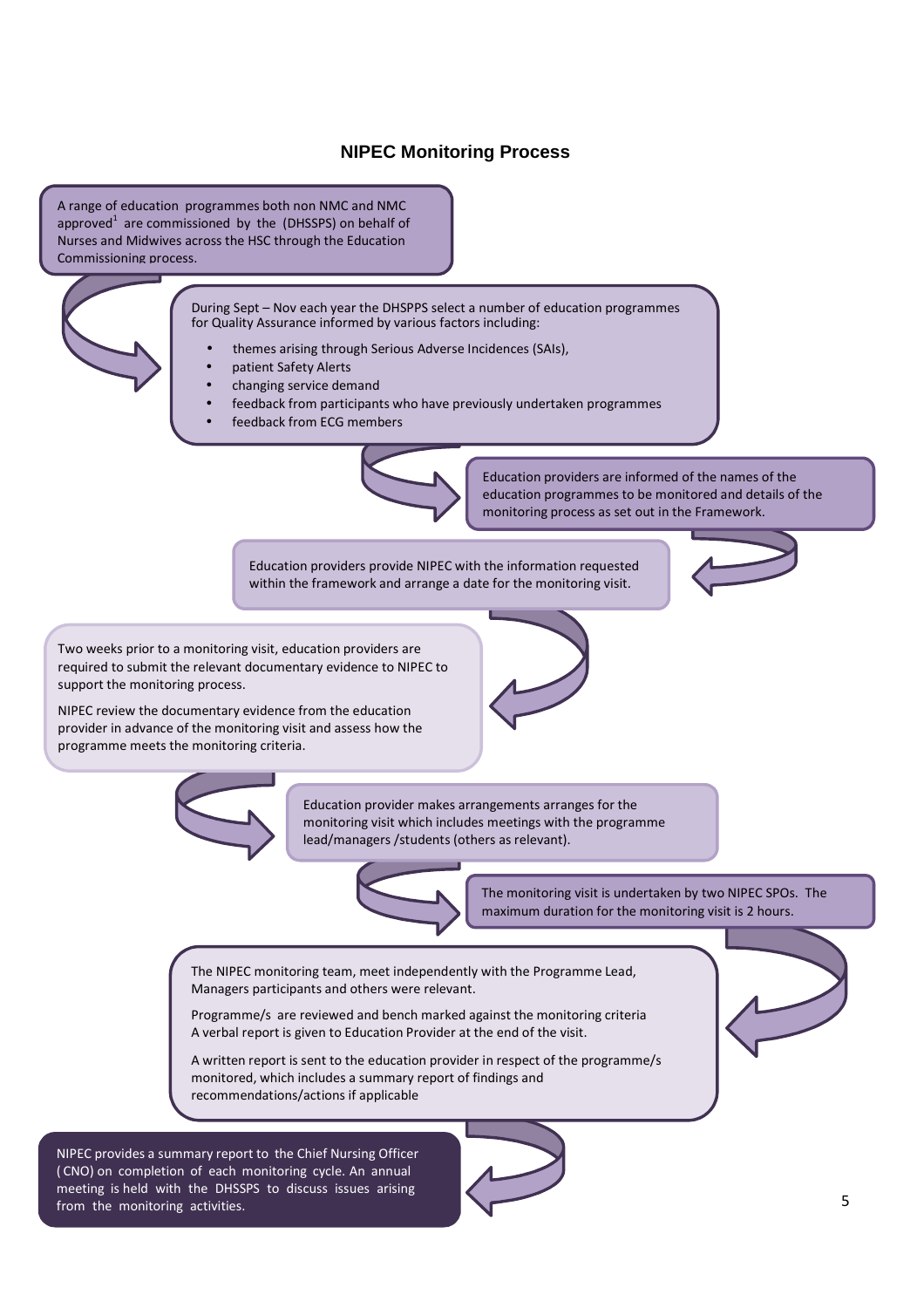# **Evidence required in advance of Quality Assurance Monitoring Information for Education Providers**

| <b>Programme Information</b>                                                                                                                          |                                                                                                                                                                                                                                                                                                                                                                                                                                                                                                                                                                                   |                                                                                                                                                    |  |
|-------------------------------------------------------------------------------------------------------------------------------------------------------|-----------------------------------------------------------------------------------------------------------------------------------------------------------------------------------------------------------------------------------------------------------------------------------------------------------------------------------------------------------------------------------------------------------------------------------------------------------------------------------------------------------------------------------------------------------------------------------|----------------------------------------------------------------------------------------------------------------------------------------------------|--|
| <b>Criteria 1</b>                                                                                                                                     | <b>Evidence Required</b>                                                                                                                                                                                                                                                                                                                                                                                                                                                                                                                                                          | <b>Examples of evidence may include</b>                                                                                                            |  |
| The documentation<br>supporting the programme<br>provides the required detail<br>to enable all stakeholders to<br>understand the intended<br>outcomes | Information / evidence is available to the monitoring team<br>regarding:<br>• How information regarding the programme is made<br>available and accessible to all stakeholders including<br>the:<br>aim, and learning outcomes of the programme<br>target audience<br>design and delivery of the programme<br>evaluation processes/assessment strategy, if<br>relevant<br>support in the workplace, if required<br>anticipated benefits in terms of changing practice<br>≻<br>and improving the safety and quality of<br>patient/client care, including the patient<br>experience. | Copy of programme/course<br>document/course curriculum/<br>programme flyer as available<br>from the education provider<br>evidencing requirements. |  |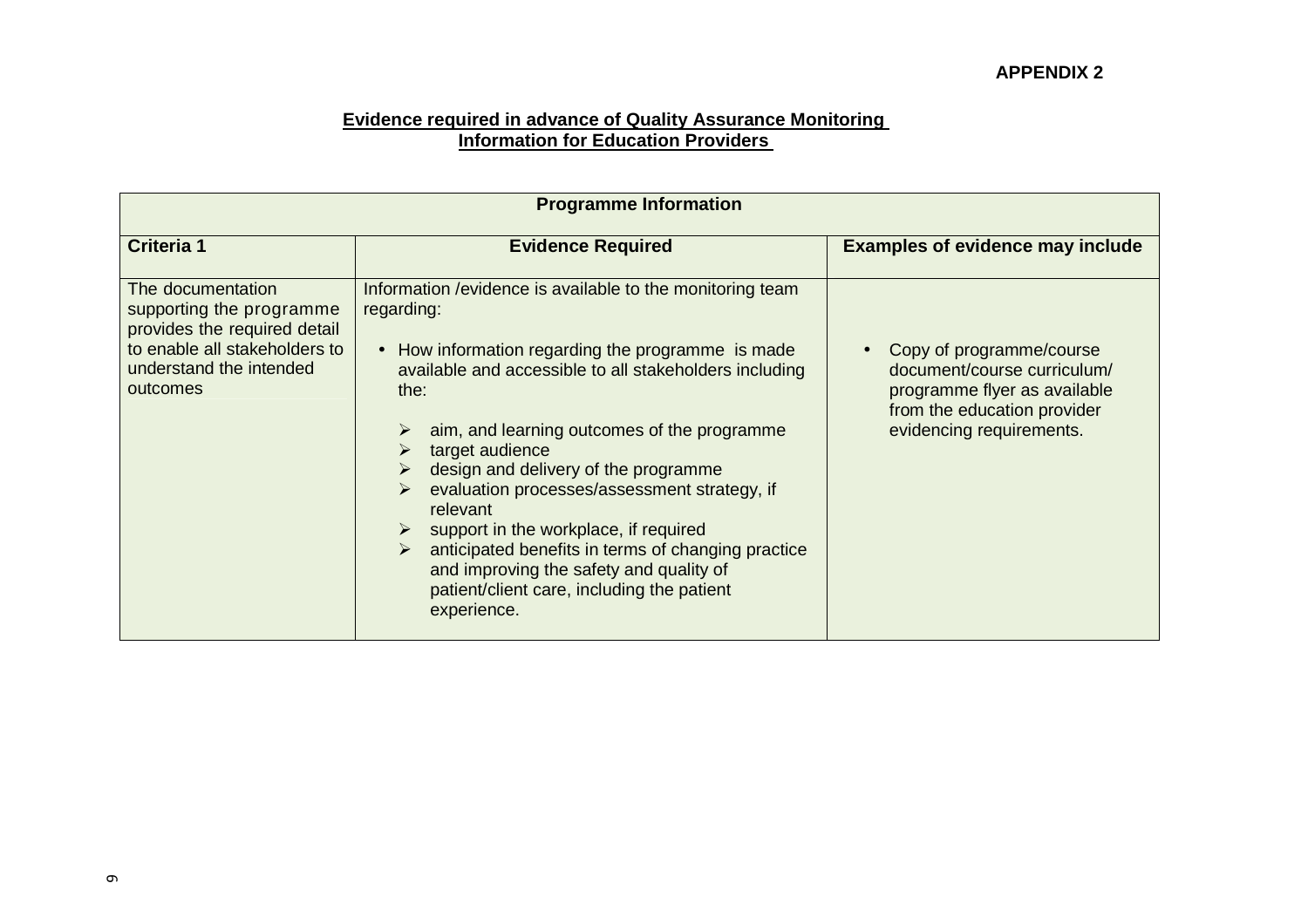| <b>Programme Planning</b>                                                                                                                                                                                                                                          |                                                                                                                                                                                                                                                                   |                                                                                                                                                                                                                                                                                                                            |
|--------------------------------------------------------------------------------------------------------------------------------------------------------------------------------------------------------------------------------------------------------------------|-------------------------------------------------------------------------------------------------------------------------------------------------------------------------------------------------------------------------------------------------------------------|----------------------------------------------------------------------------------------------------------------------------------------------------------------------------------------------------------------------------------------------------------------------------------------------------------------------------|
| <b>Criteria</b>                                                                                                                                                                                                                                                    | <b>Evidence required</b>                                                                                                                                                                                                                                          | <b>Examples of evidence may include</b>                                                                                                                                                                                                                                                                                    |
| Criteria 2<br>A systematic approach to the<br>planning of the programme is<br>used which is based on the<br>identified needs of service<br>users/providers and aligned to<br>strategic drivers                                                                     | the identified need for the<br>programme by service providers<br>evidence base/best practice<br>underpinning the programme<br>content                                                                                                                             | education request from service provider for<br>development of programme (e.g. completed<br>new programme proforma/email/ notes of a<br>meeting/notes of telephone call) strategic<br>drivers, safety alerts<br>notes/minutes of programme planning<br>$\bullet$<br>meetings, including evaluation/assessment<br>strategies |
| Criteria 3:<br>The programme planning<br>process involves people with<br>relevant expertise and<br>demonstrates<br>partnership working                                                                                                                             | the rationale for the involvement of<br>key personal with relevant<br>expertise in the planning process<br>including the programme lead                                                                                                                           | documentary evidence /verbal rationale to<br>monitoring team for choice of key personal<br>involved in planning process                                                                                                                                                                                                    |
| <b>Criteria 4:</b><br>A clear relationship is<br>demonstrated between the<br>learning outcomes of the<br>activity and the potential to<br>change practice and improve the<br>safety and quality of patient and<br>client care, including the patient<br>experience | how the relationship between the<br>learning outcomes of the<br>programme and the potential to<br>improve the safety and quality of<br>patient and client care, including<br>the patient experience through<br>changes in participants practice is<br>articulated | the aim and learning outcomes articulates<br>$\bullet$<br>the potential of the programme to enhance<br>patient care<br>participant evaluation /questionnaire<br>manager evaluation/feedback <sup>3</sup>                                                                                                                   |
| Criteria 5:<br>Organisational processes are in<br>place to enable service user<br>perspectives to inform the design<br>and delivery of the activity, where<br>relevant.                                                                                            | the education providers<br>$\bullet$<br>arrangements to enable service<br>user perspectives to inform the<br>design and delivery of the activity,<br>where relevant                                                                                               | notes of planning meeting/s evidencing<br>$\bullet$<br>service user input/consideration of service<br>user/carer input<br>lesson plans evidencing service user input<br>use of pod casts / user stories/DVDs                                                                                                               |

 $3$  NIPEC can also obtain this through interviews with managers and participants as part of the monitoring visit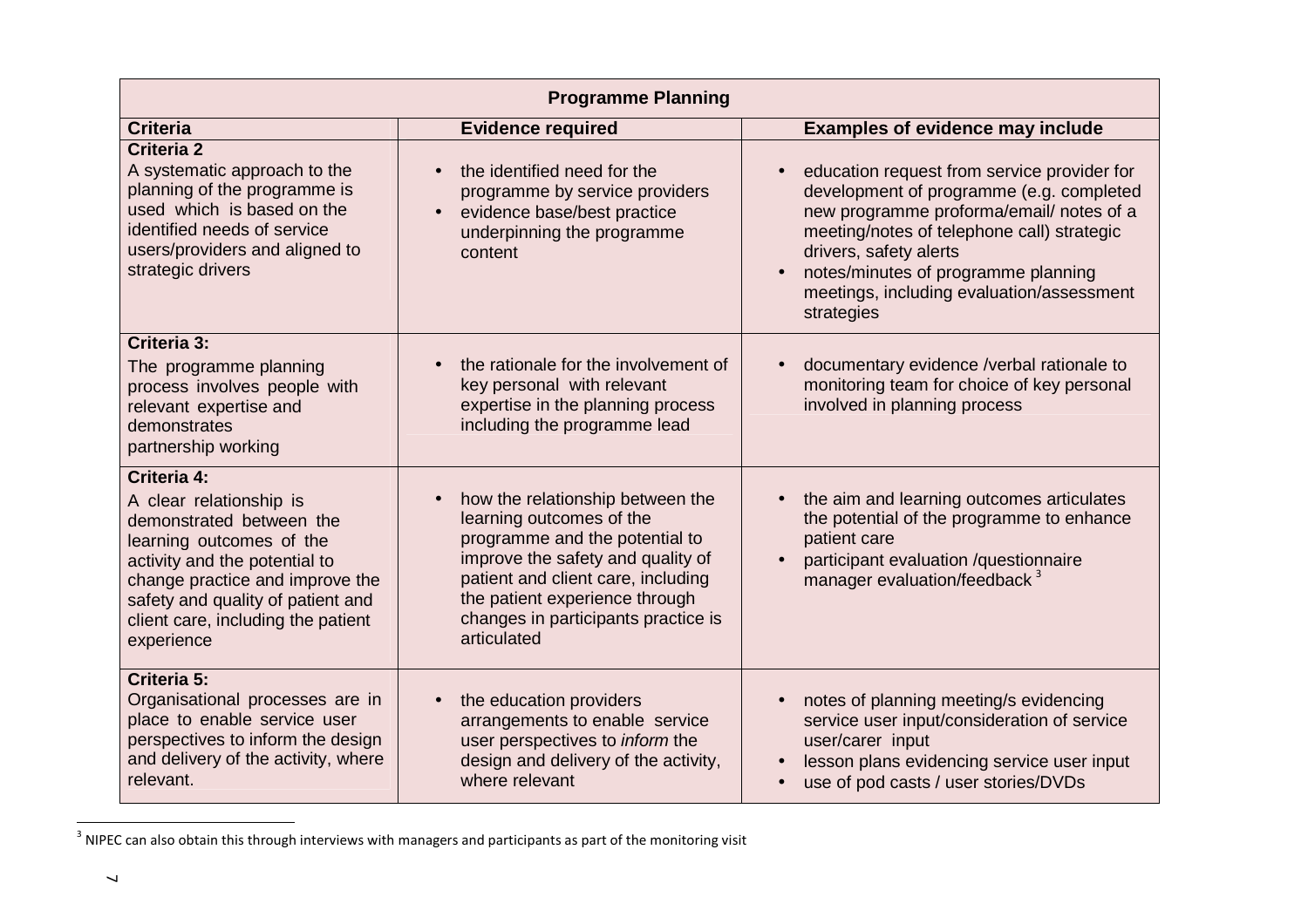| <b>Programme Delivery</b>                                                                                        |                                                                                                                                                                                                                                                                                                                                                        |                                                                                                                                                                                                                                                                                                                                                                                                                                                                                                                                       |  |
|------------------------------------------------------------------------------------------------------------------|--------------------------------------------------------------------------------------------------------------------------------------------------------------------------------------------------------------------------------------------------------------------------------------------------------------------------------------------------------|---------------------------------------------------------------------------------------------------------------------------------------------------------------------------------------------------------------------------------------------------------------------------------------------------------------------------------------------------------------------------------------------------------------------------------------------------------------------------------------------------------------------------------------|--|
| <b>Criteria 6</b>                                                                                                | <b>Evidence required</b>                                                                                                                                                                                                                                                                                                                               | <b>Examples of evidence may include:</b>                                                                                                                                                                                                                                                                                                                                                                                                                                                                                              |  |
| The programme is<br>delivered using<br>appropriate methodologies<br>and is supported by<br>appropriate resources | Evidence to the monitoring team should provide<br>information about the delivery methodology including:<br>Structure of programme.<br>Learning resources<br>Contribute to the programme of personnel with<br>relevant expertise<br>Local policy or protocol to support arrangements<br>for reasonable adjustment for participants with<br>disabilities | programme timetable<br>example of lesson plans with<br>description of the various elements of<br>the programme i.e. group work<br>/individual study/ didactic<br>teaching/role play, work based<br>learning activities etc.<br>reasonable adjustments - local policy<br>or protocol e.g. additional support/<br>hearing loop /consideration given to<br>time of delivery<br>relevant reading<br>$\bullet$<br>list/references/websites<br>links to the NMC Code<br>information regarding individual/s<br>contributing to the programme |  |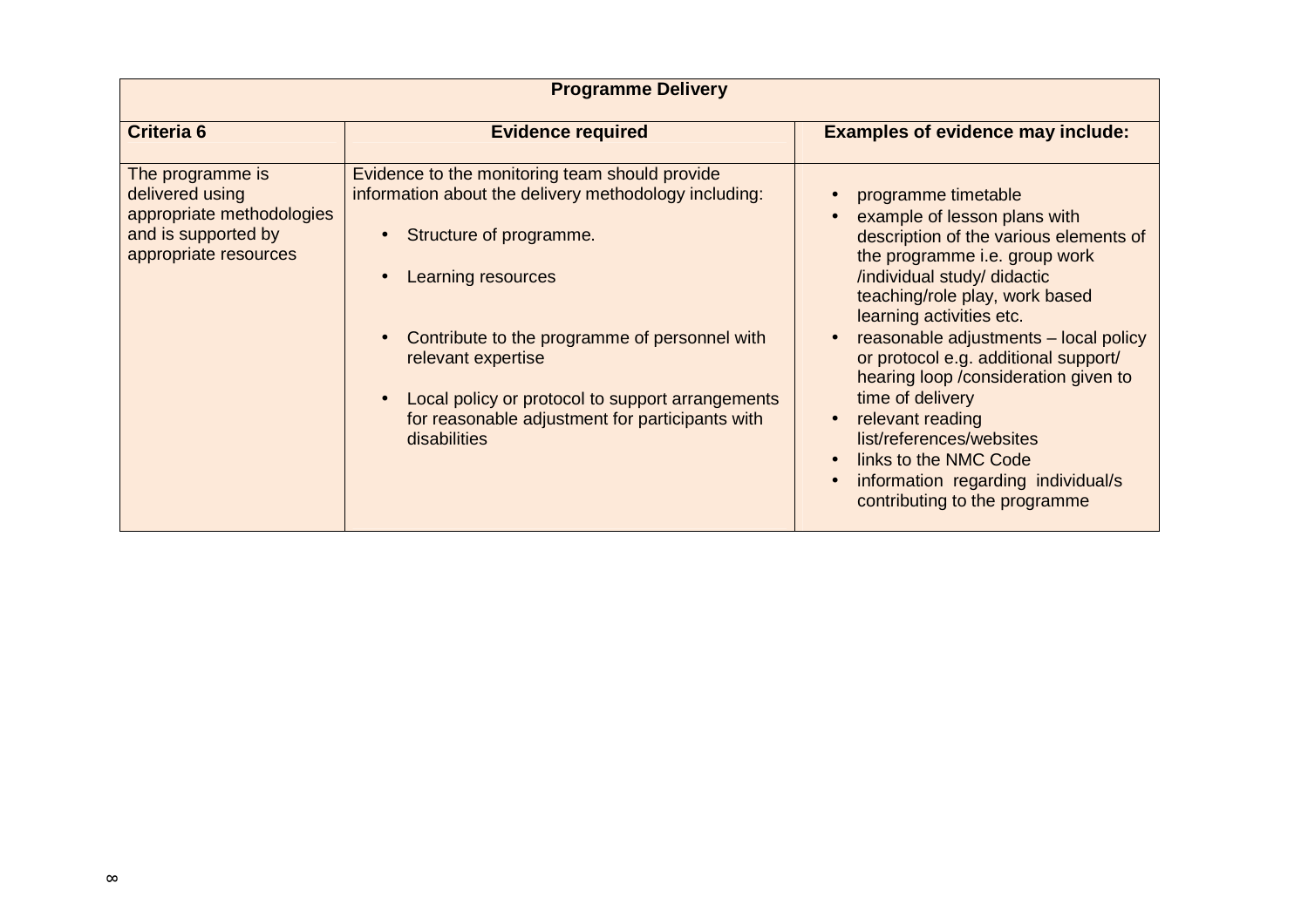| <b>Governance Arrangement</b>                                                                                                                                        |                                                                                                                                                                                   |                                                                                                                                                                                                                                                                                                                                                                                                                                                                                                                                                                                                   |  |
|----------------------------------------------------------------------------------------------------------------------------------------------------------------------|-----------------------------------------------------------------------------------------------------------------------------------------------------------------------------------|---------------------------------------------------------------------------------------------------------------------------------------------------------------------------------------------------------------------------------------------------------------------------------------------------------------------------------------------------------------------------------------------------------------------------------------------------------------------------------------------------------------------------------------------------------------------------------------------------|--|
| Criteria 7                                                                                                                                                           | <b>Evidence required</b>                                                                                                                                                          | <b>Examples of evidence may include</b>                                                                                                                                                                                                                                                                                                                                                                                                                                                                                                                                                           |  |
| Quality Assurance systems and<br>processes are robust, involve all<br>relevant stakeholders, and<br>demonstrate that the programme<br>has met the required criteria. | Documentation should provide information<br>about:<br>how the internal /local organisational<br>$\bullet$<br>Quality Assurance systems and<br>processes to the specific programme | programme evaluations<br>evidence of how arising issues have<br>been managed (if relevant)<br>evidence of how programme<br>evaluations are shared with service<br>providers/ ECG / service users<br>mechanisms for service providers to<br>feed back to education provider -<br>e.g. notes minutes of meetings,<br>focus groups<br>evidence from service<br>providers/managers of how the<br>programme has enhanced patient<br>care<br>evidence from participants of<br>improvement in practice<br>summary number and type of<br>participants who have undertaken<br>programme date/s of delivery |  |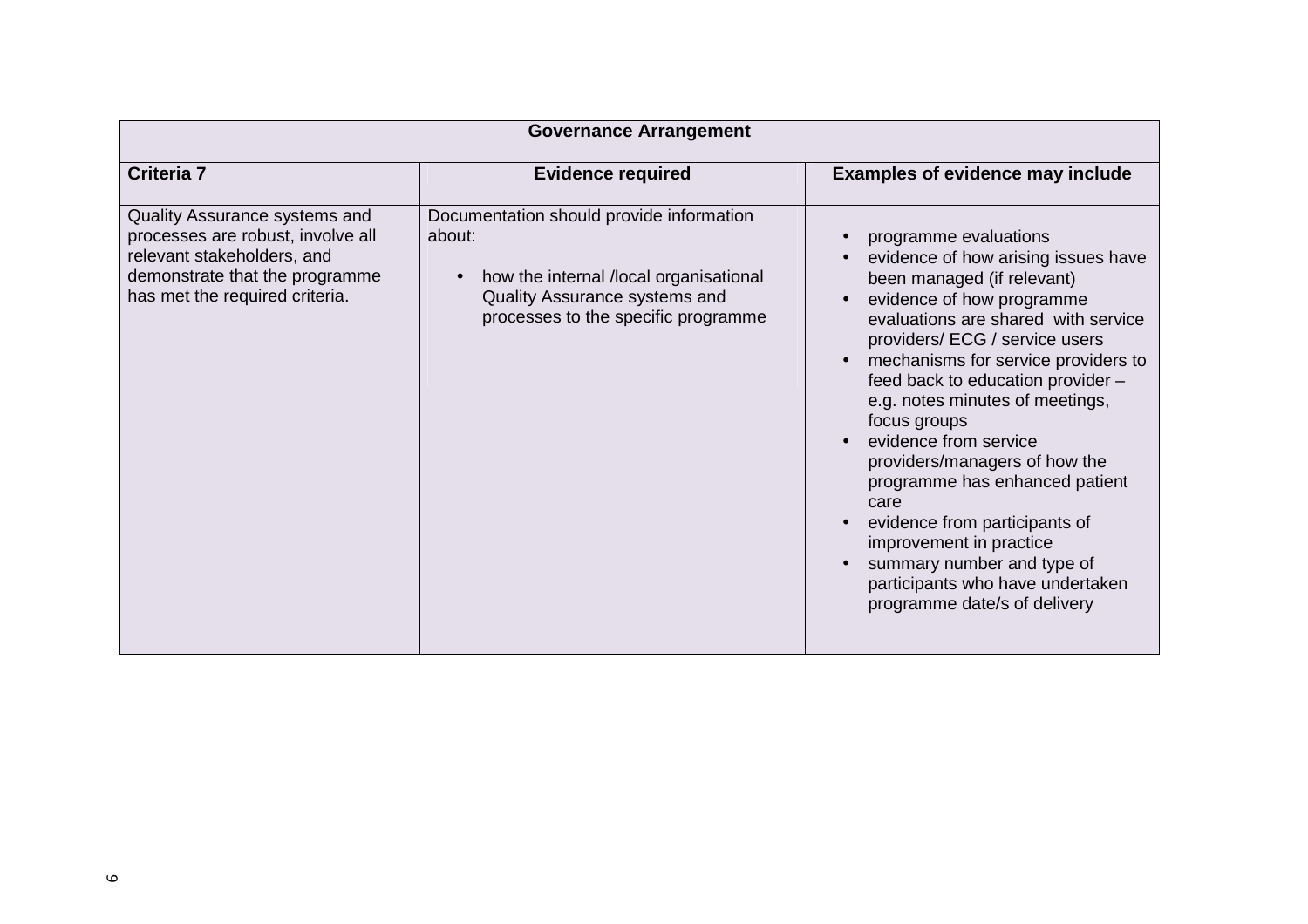#### **APPENDIX 3**

#### **PRESENTATION OF DOCUMENTATION**

The information should be provided in a structure format that provides concise clear evidence of meeting the criteria. It would be helpful if the information is presented under the four themes and cross referenced against the monitoring criteria. Those preparing the documentation should refer to Appendix 1 which provides a range of examples of evidence.

## **PROGRAMME INFORMATION**

The documentation supporting the programme provides the required detail to enable all stakeholders to understand the intended outcomes

#### **This section should include:**

**Criteria 1** 

- Provide a summary of activity including
	- $\triangleright$  aim, and learning outcomes of the programme
	- $\triangleright$  target audience
	- Sumble design and delivery of the programme
	- evaluation processes/assessment strategy, if relevant
	- $\triangleright$  support in the workplace, if required
	- anticipated benefits in terms of changing practice and improving the safety and quality of patient/client care, including the patient experience.
- Evidence of how the programme is advertised and information available to stakeholders
- Describe the rational for development of the programme and evidence of service provider/stakeholder involvement.
- Date/s of delivery of programme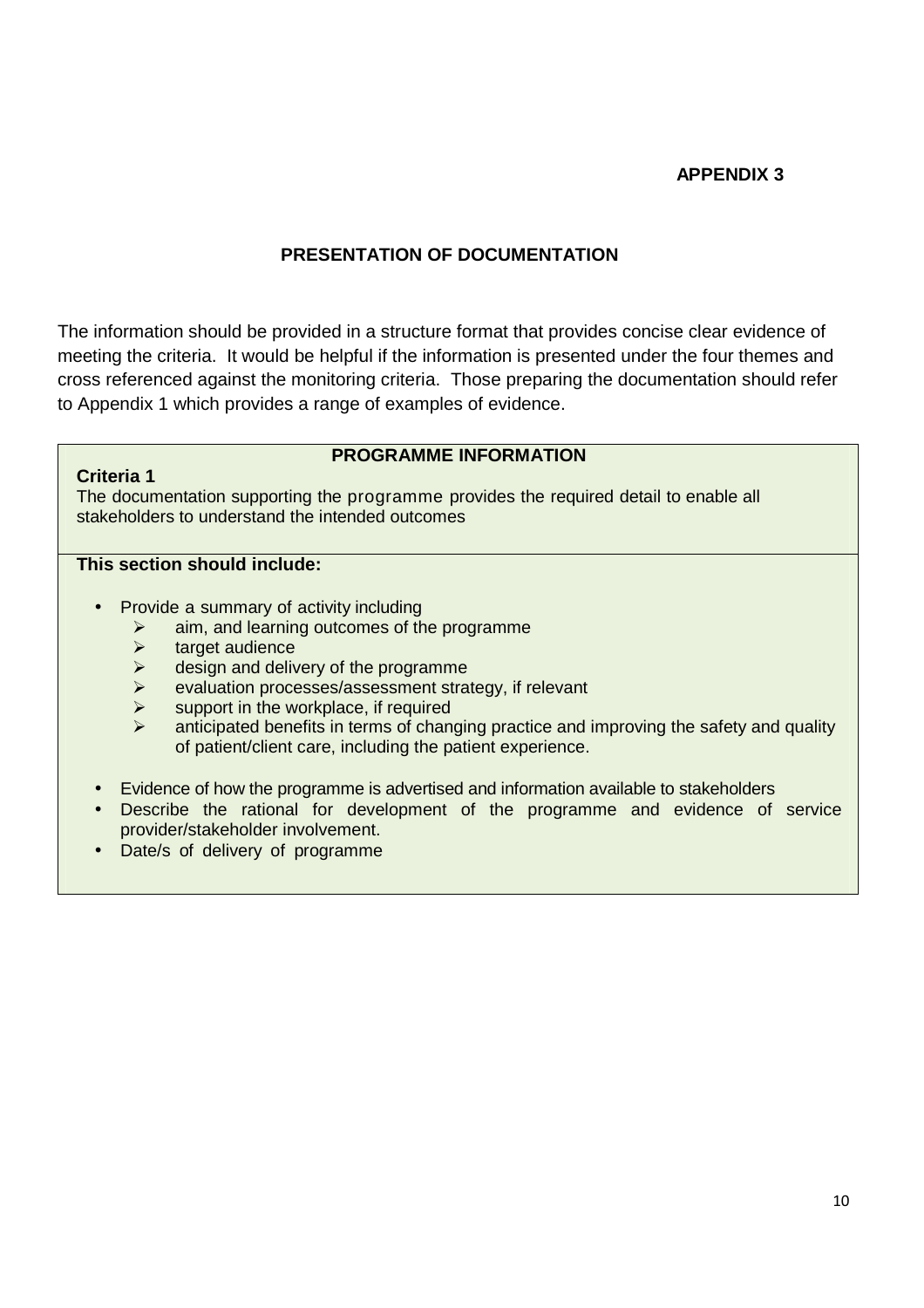#### **PROGRAMME PLANNING**

#### **Criteria 2:**

A systematic approach to the planning of the programme is used which is based on the identified needs of service users/providers

#### **Criteria 3:**

The programme planning process involves people with relevant expertise and demonstrates partnership working

#### **Criteria 4:**

A clear relationship is demonstrated between the learning outcomes of the activity and the potential to change practice and improve the safety and quality of patient and client care, including the patient experience

#### **Criteria 5:**

Organisational processes are in place to enable service user perspectives to inform the design and delivery of the activity, where relevant

#### **This section should include:**

- evidence of education request from service provider for development of programme (e.g. completed new programme proforma/email/ notes of a meeting/notes of telephone call) strategic drivers
- notes/minutes of programme planning meetings, including evaluation/assessment strategies
- documentary evidence /verbal rational to monitoring team for choice of key personal involved in planning process
- Documented evidence /short profile illustrates the relevance of the contributors relevant expertise to the programme
- participant evaluation /questionnaire
- evidence base underpinning programme.

#### **PROGRAMME DELIVERY**

#### **Criteria 6**

The programme is delivered using appropriate methodologies and is supported by appropriate resources

#### **This section should include:**

- The programme timetable examples of Lesson plans
- Identified resources required to deliver programme
- Reading list supporting the programme
- Documented evidence that illustrates the relevance of the contributors expertise to the delivery of the programme
- Evidence of consideration of reasonable adjustments
- Evidence of how service user perspectives have informed /participated in the delivery of the programme.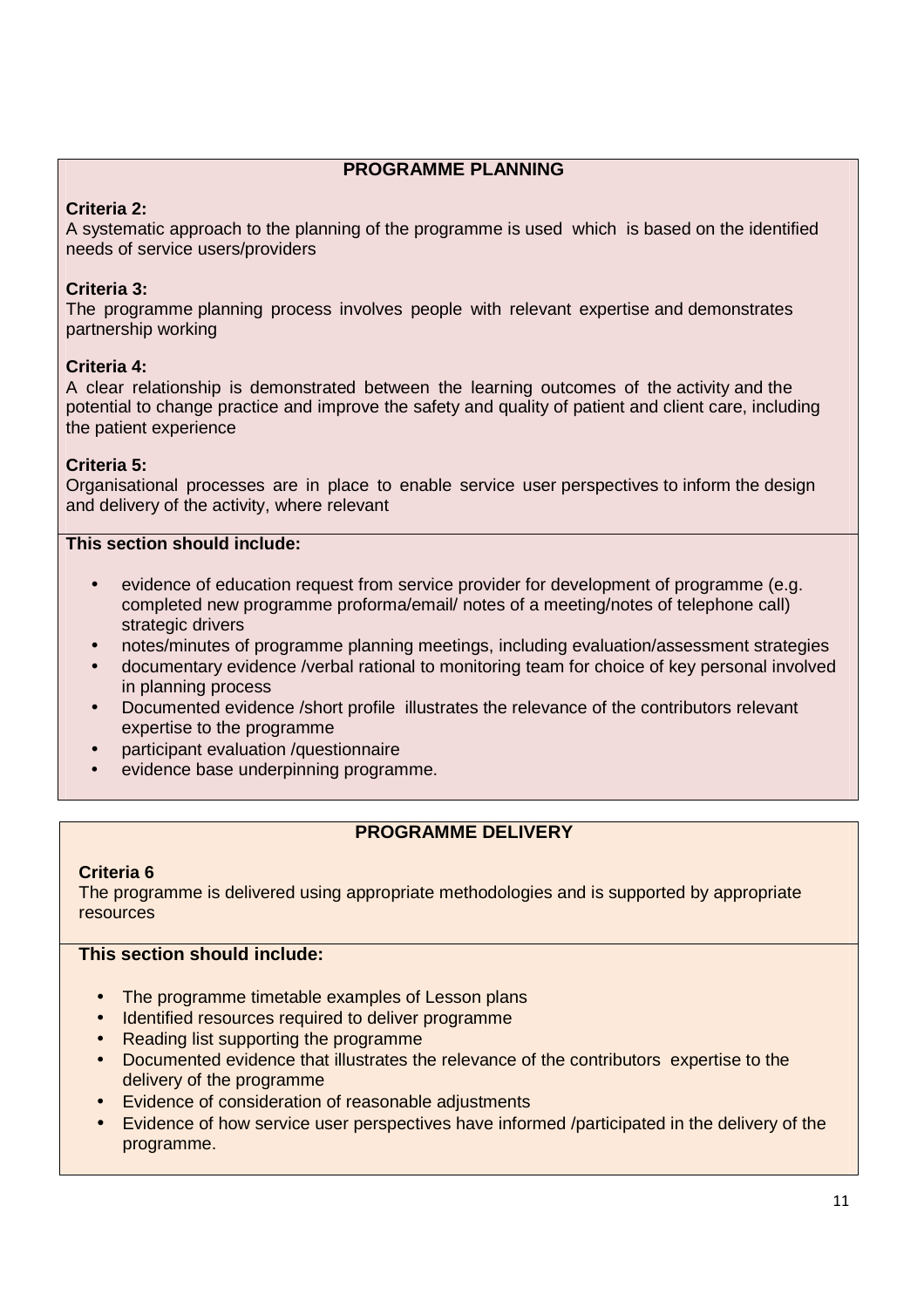#### **GOVERANCE ARRANGEMENTS**

#### **Criteria 7**

Quality Assurance systems and processes are robust, involve all relevant stakeholders, and demonstrate that the programme has met the required criteria.

#### **This section should describe**

The Quality Assurance (QA) process for the organisation

- Evidence that the education providers Quality Assurances processes have been applied and action plans devised as appropriate
- Evaluation of achievement of outcomes in relation to individual participant and organisational perspectives.
- Evidence of how the activity has changed individual practice and improved the safety and quality of patient and client care, including the patient experience
- Provide the number and type of participants who have undertaken the programme within the monitoring year.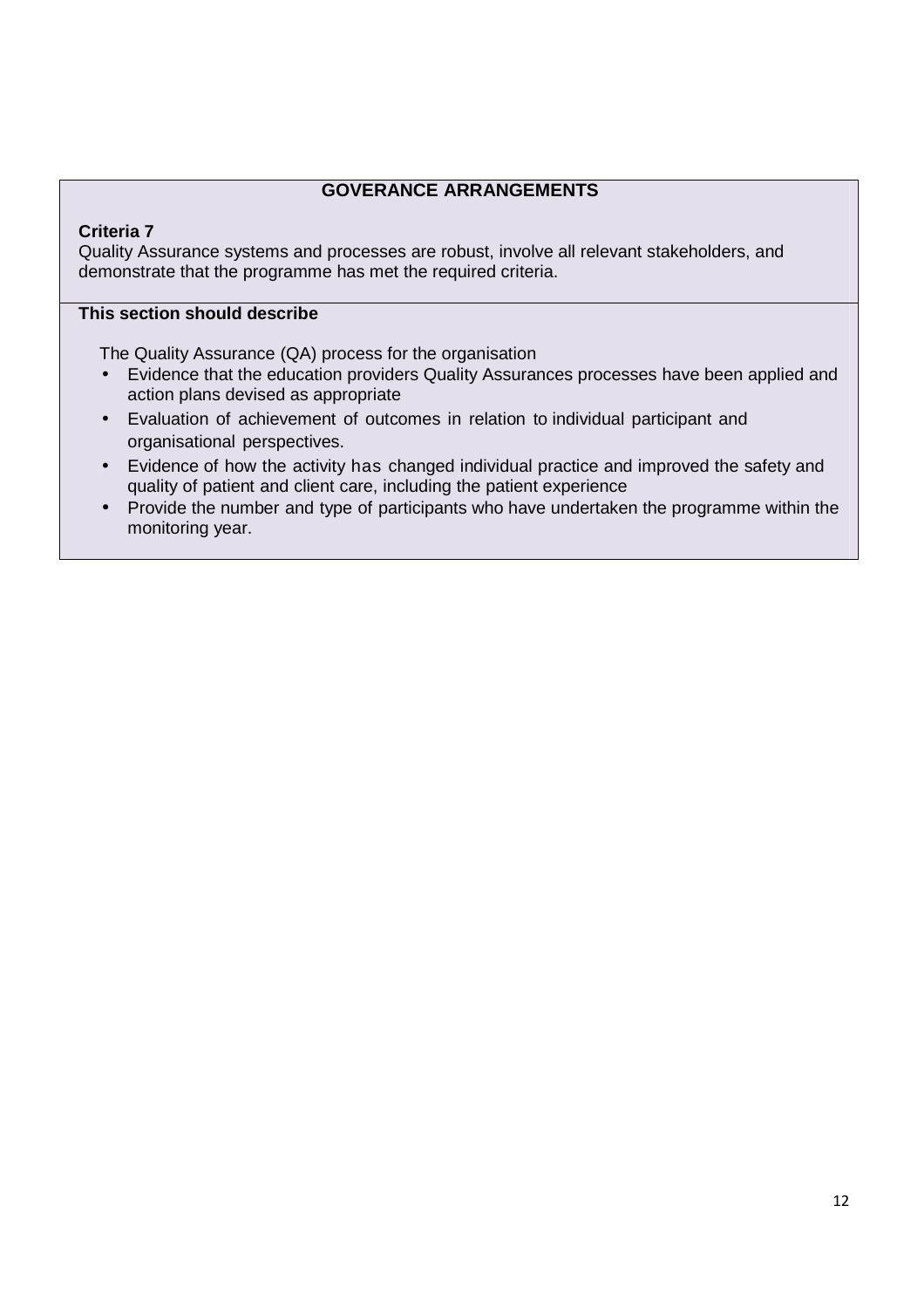# **Northern Ireland Practice and Education Council for Nursing and Midwifery**

# **Quality Assurance Framework for DHSSPS Commissioned Practice Development and Education Programmes (Non NMC Registered or Recorded)**

| <b>Provider</b>                          |  |
|------------------------------------------|--|
| <b>Title of activity</b>                 |  |
| <b>Date of Meeting</b>                   |  |
| <b>Name of NIPEC</b><br>Representative/s |  |
| <b>Other participants</b>                |  |
|                                          |  |
| <b>Summary of activity</b>               |  |
|                                          |  |
|                                          |  |
|                                          |  |
|                                          |  |
|                                          |  |
|                                          |  |
|                                          |  |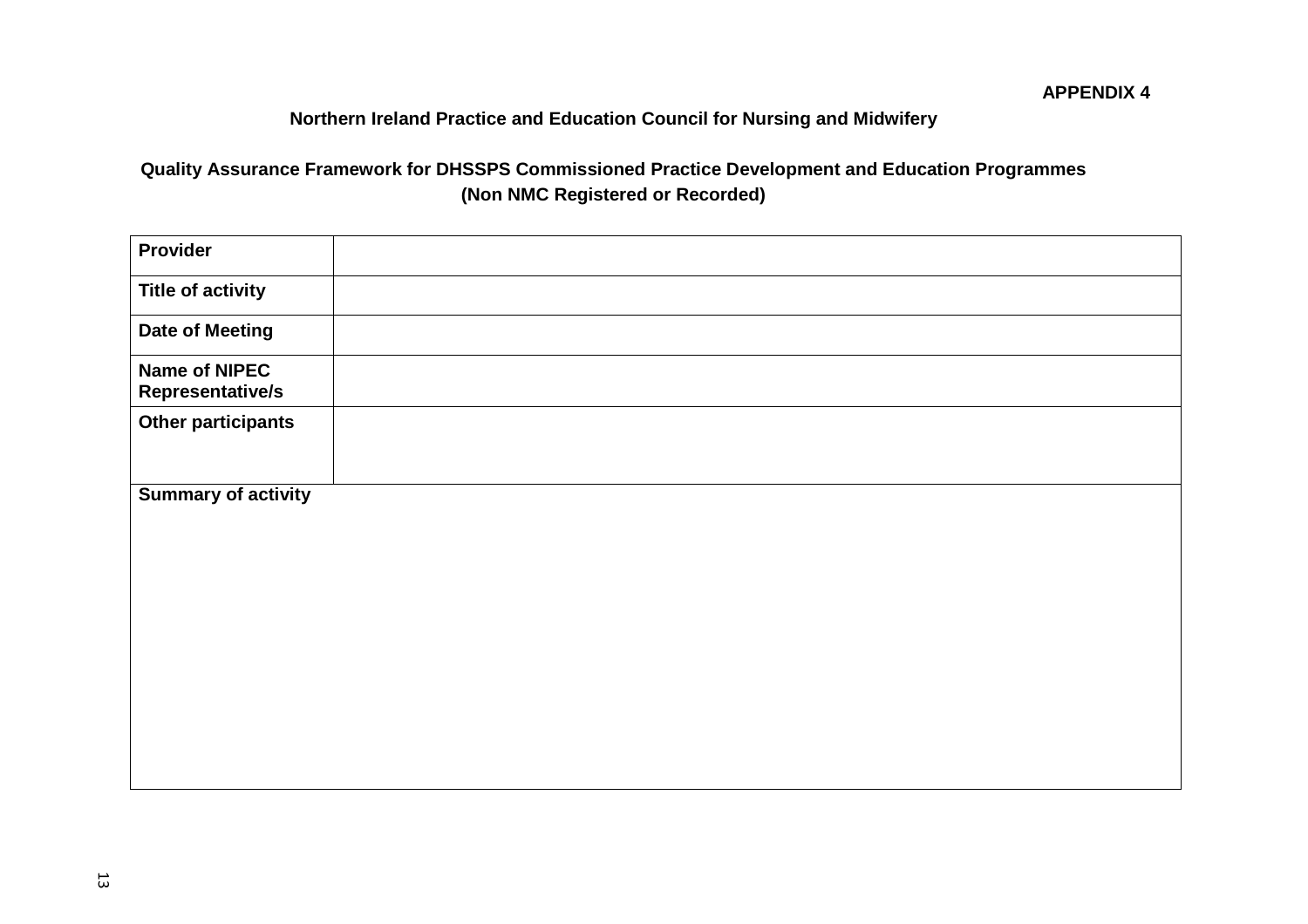#### **Non-NMC Monitoring**

|                | <b>Criteria</b>                                                                                                                                 | <b>Comments</b> | Met/<br>Partially met/<br><b>Unmet</b> |
|----------------|-------------------------------------------------------------------------------------------------------------------------------------------------|-----------------|----------------------------------------|
| $\mathbf 1$    | The documentation supporting the<br>activity provides the required detail to<br>enable all stakeholders to understand<br>the intended outcomes. |                 |                                        |
| $\overline{2}$ | A systematic approach to the design<br>of the activity is used, based on the<br>identified need of service providers.                           |                 |                                        |
| $\mathbf{3}$   | The planning process of activity<br>involves people with relevant<br>expertise and demonstrates<br>partnership working.                         |                 |                                        |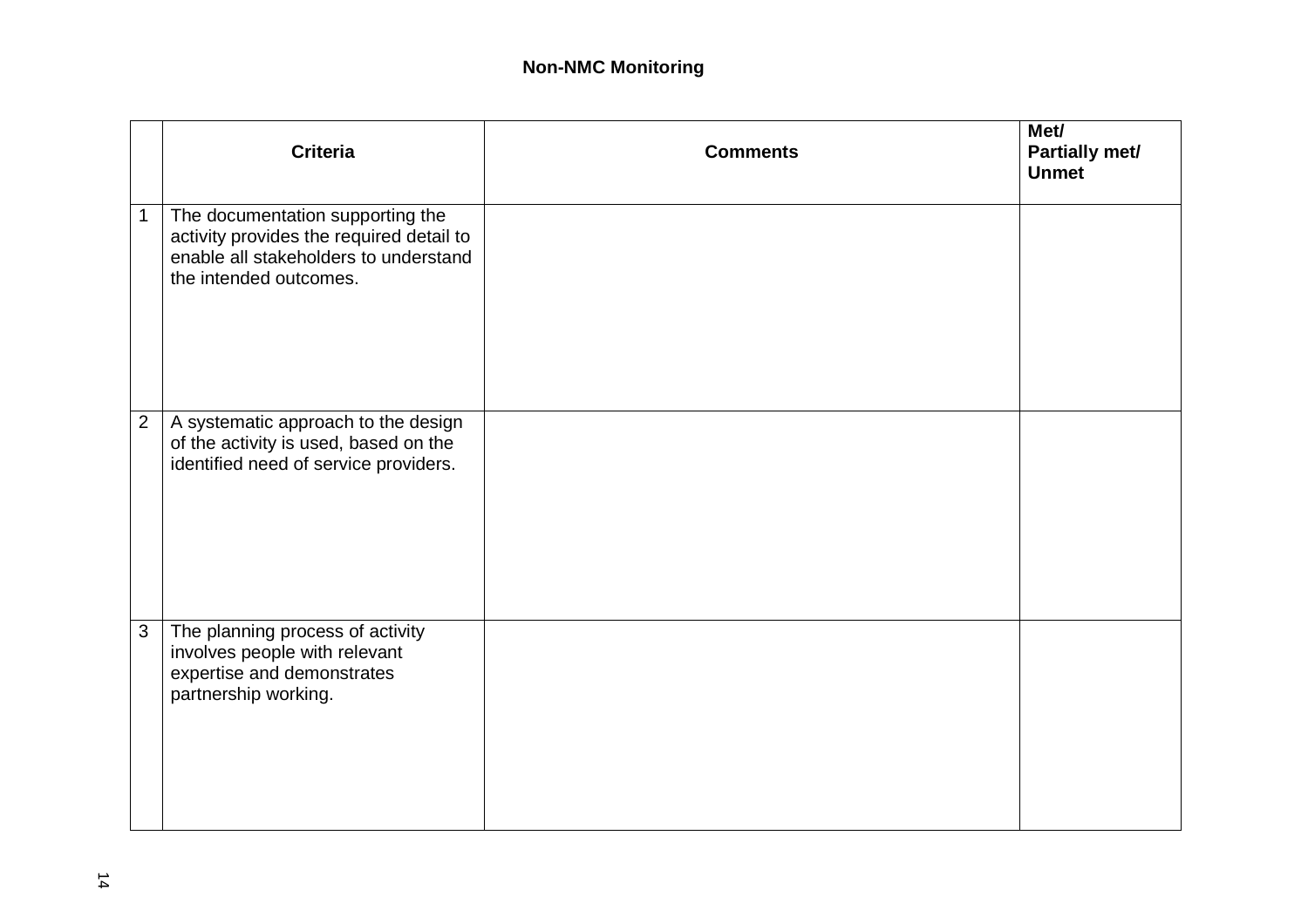|                | <b>Criteria</b>                                                                                                                                                                                                                                               | <b>Comments</b> | Met/<br>Partially met/<br><b>Unmet</b> |
|----------------|---------------------------------------------------------------------------------------------------------------------------------------------------------------------------------------------------------------------------------------------------------------|-----------------|----------------------------------------|
| $\overline{4}$ | A clear relationship is<br>demonstrated between the<br>learning outcomes of the activity<br>and the potential to change<br>practice and improve the safety<br>and quality of the delivery of<br>patient and client care, including<br>the patient experience. |                 |                                        |
| 5              | Organisational processes are in<br>place to enable lay and service<br>user perspectives to inform the<br>design and delivery of the activity,<br>where relevant.                                                                                              |                 |                                        |
| 6              | The activity is delivered using<br>appropriate methodologies and is<br>supported by adequate resources.                                                                                                                                                       |                 |                                        |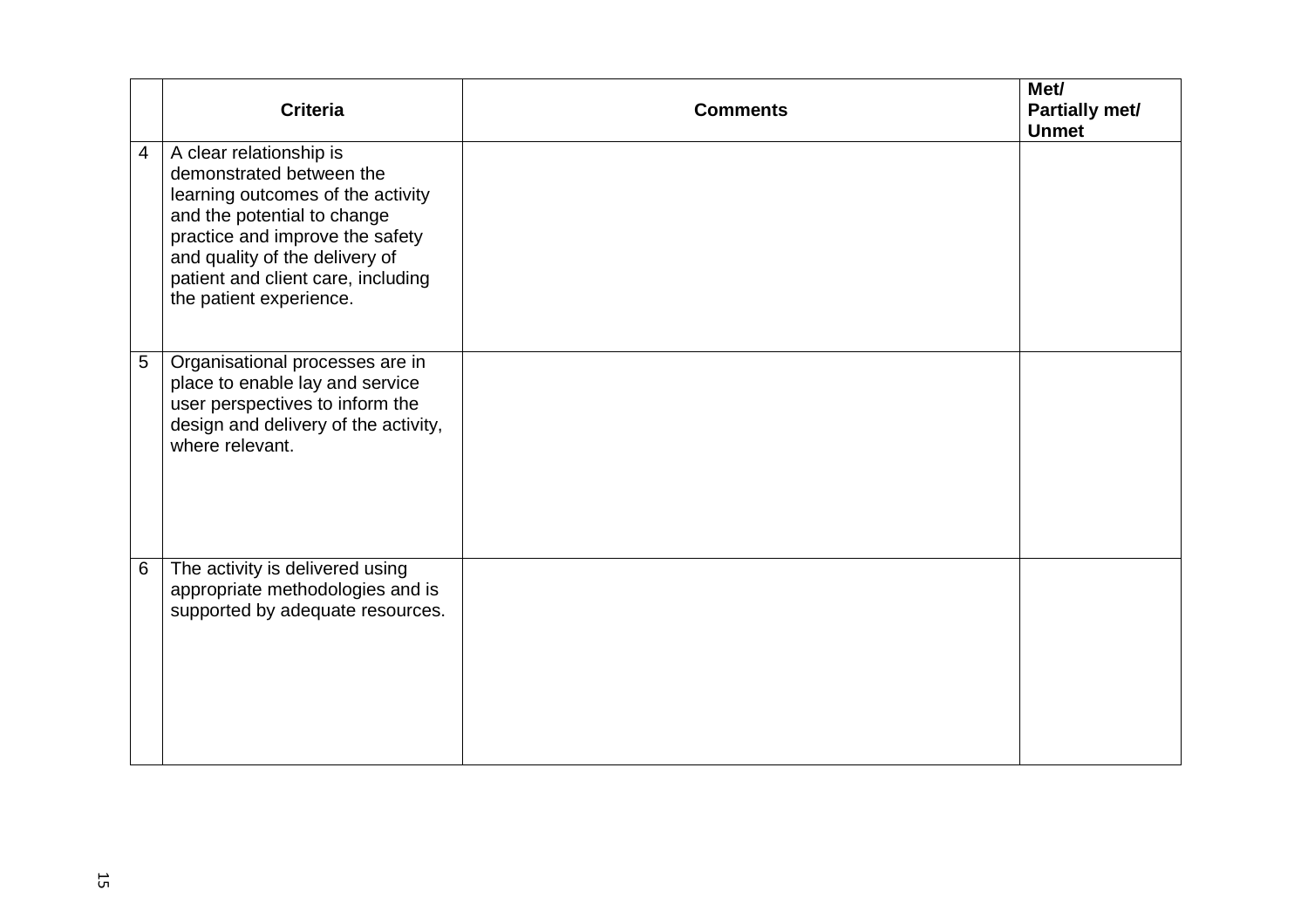|                | <b>Criteria</b>                                                                                                                                                     | <b>Comments</b> | Met/<br>Partially met/<br><b>Unmet</b> |
|----------------|---------------------------------------------------------------------------------------------------------------------------------------------------------------------|-----------------|----------------------------------------|
| $\overline{7}$ | Quality Assurance systems and<br>processes are robust, involve all<br>relevant stakeholders, and<br>demonstrate that the activity has<br>met the required criteria. |                 |                                        |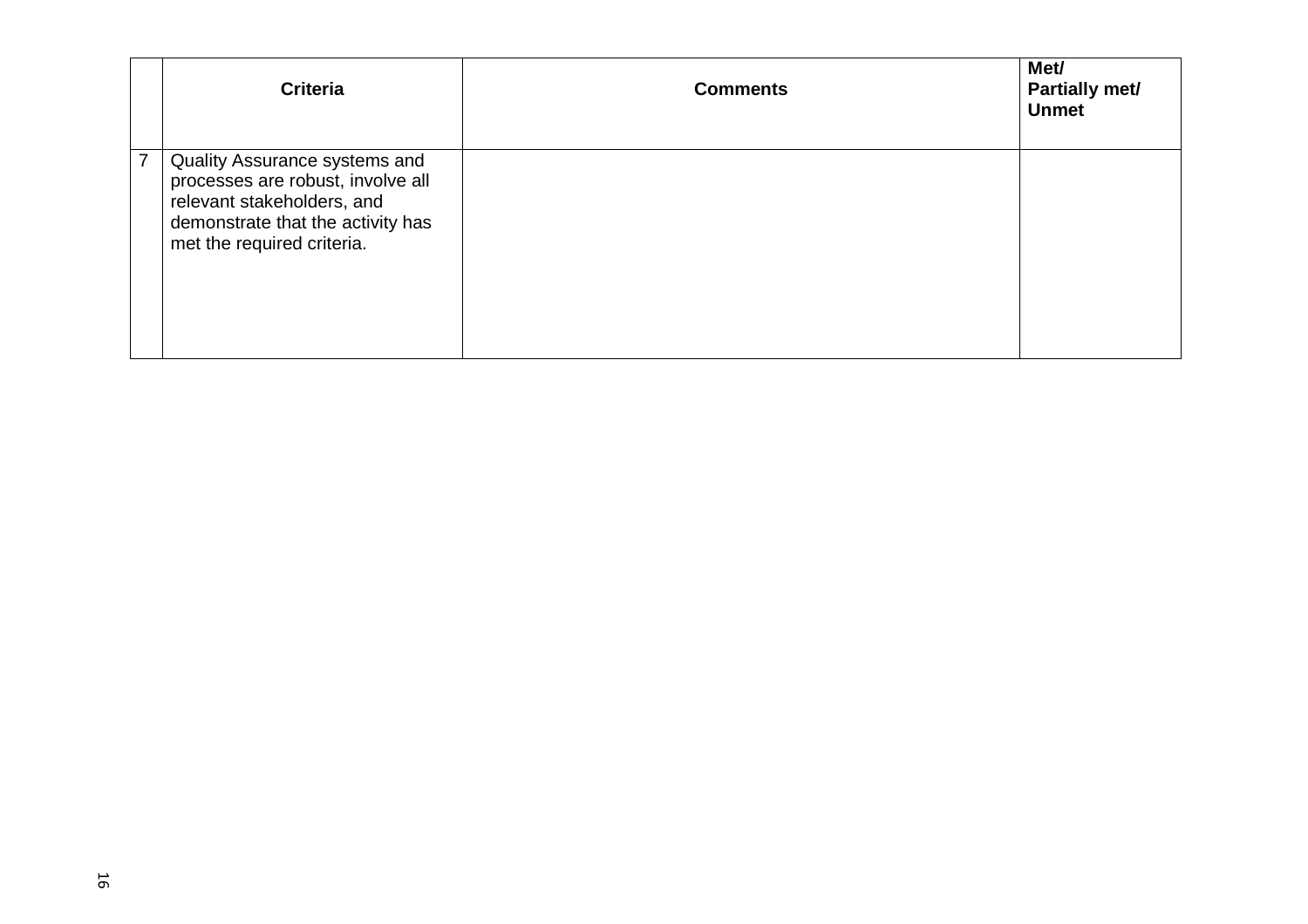## **SUMMARY OF MONITORING ACTIVITY**

**MATTERS FOR ACTION** 

**NIPEC Representatives Signature**

**Senior Professional Officer Senior Professional Officer Date:**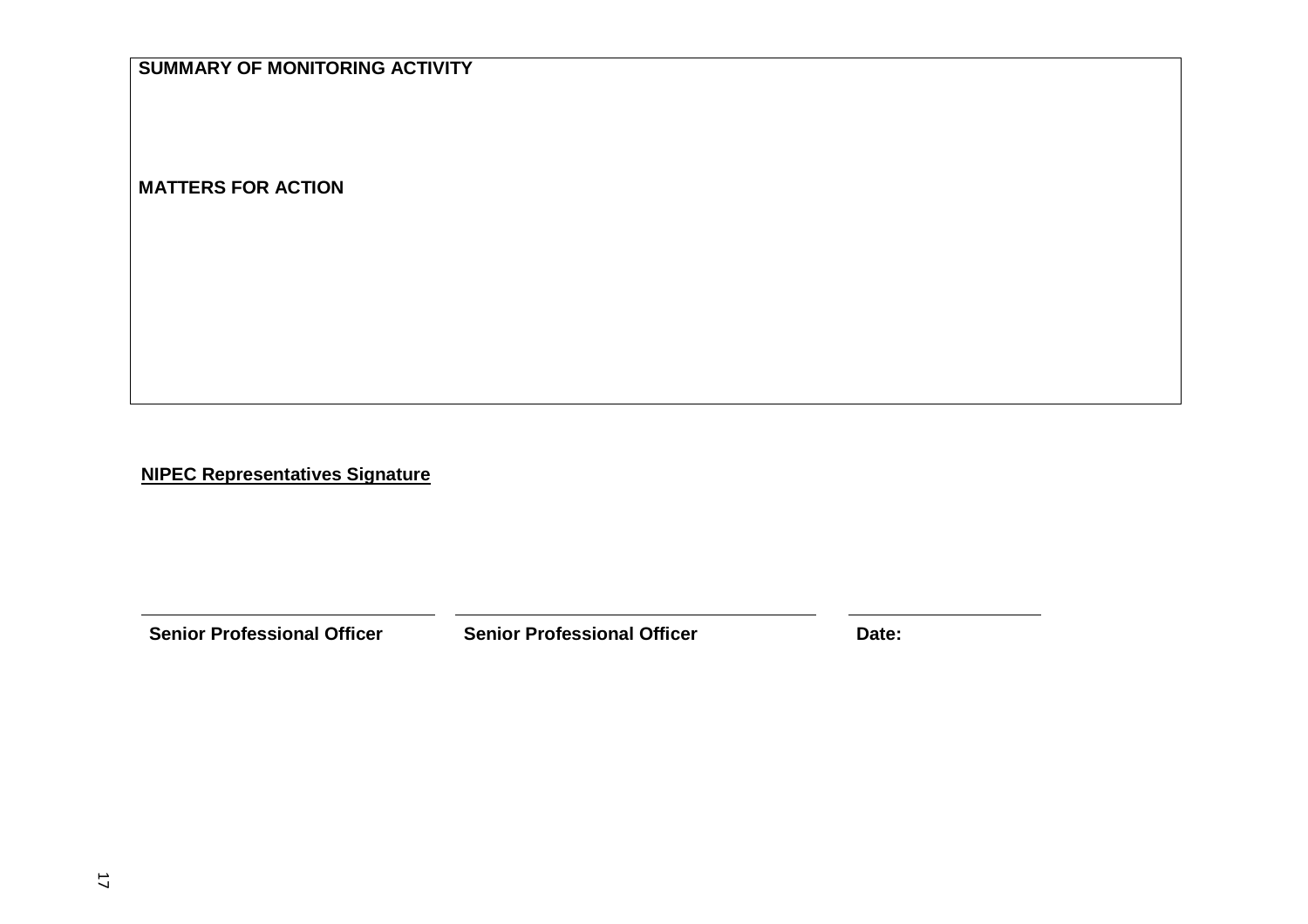

 **APPENDIX 5** 

#### **NIPEC NON NMC QA Monitoring Progress Report 201 – 201**

| <b>Education Provider:</b> |                                                                                                                   |             |
|----------------------------|-------------------------------------------------------------------------------------------------------------------|-------------|
| <b>Title of Programme:</b> |                                                                                                                   |             |
| <b>Report Summary</b>      |                                                                                                                   |             |
|                            |                                                                                                                   |             |
|                            | The table below summaries the matters for action and the time frame involved in resolving the matters highlighted |             |
| <b>Matters for Action</b>  | <b>Actions proposed/taken</b>                                                                                     | <b>Date</b> |
|                            |                                                                                                                   |             |
|                            |                                                                                                                   |             |
|                            |                                                                                                                   |             |
|                            |                                                                                                                   |             |
|                            |                                                                                                                   |             |
|                            |                                                                                                                   |             |
|                            |                                                                                                                   |             |
|                            |                                                                                                                   |             |

**Signed:** 

**Education Provider: Date Date Date** 

**NIPEC SPO:** Date